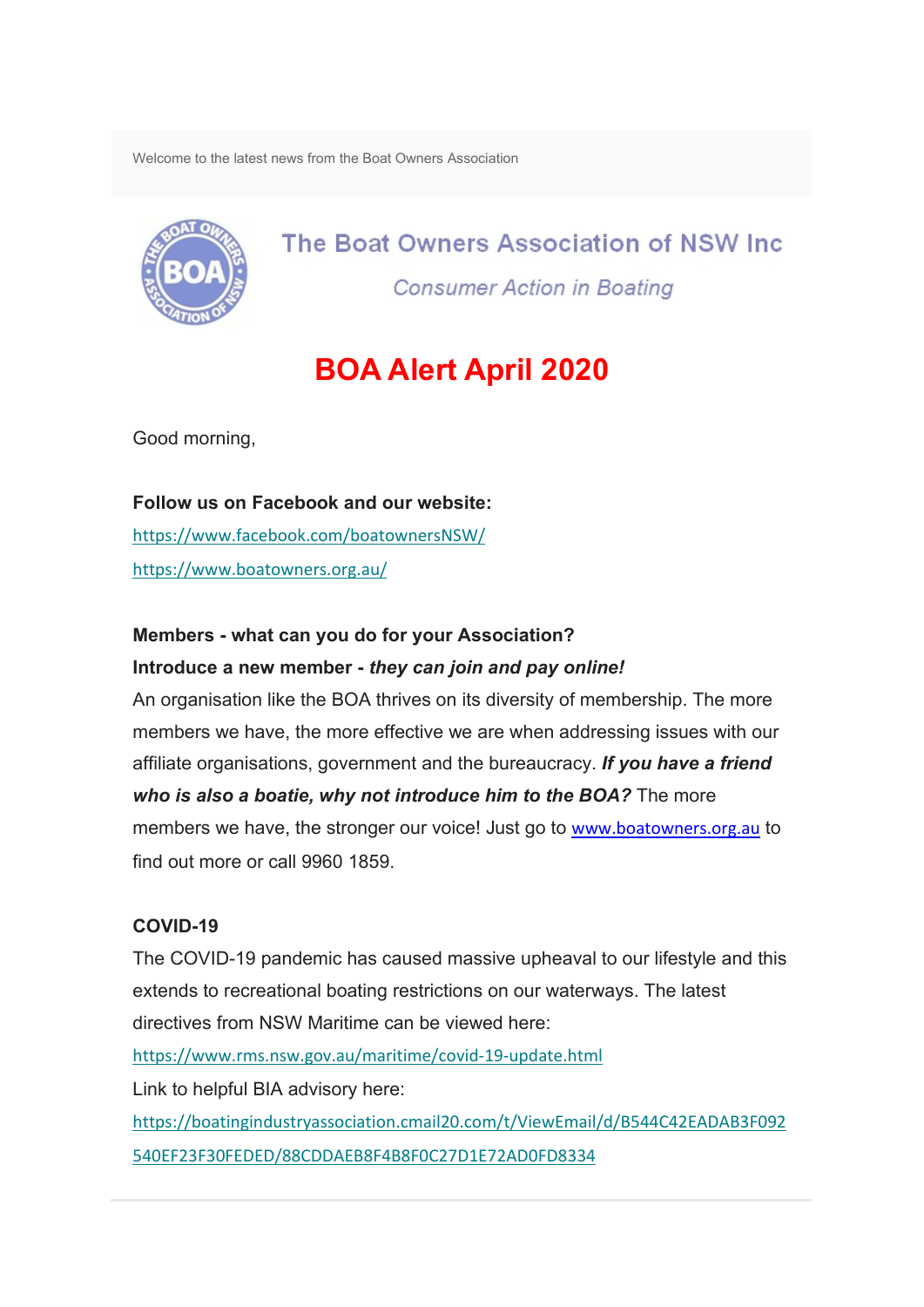## **Mooring Reform Program**

Our members are frequently in touch with us regarding "mooring minders" and the problems caused by mooring breakages. These are just two of the factors being addressed under the state government's Mooring Reform Program. BOA Committee Members Chris de Jong and Mitch Geddes were appointed in 2018 to the NSW Maritime Community Reference Group (CRG) dealing with these matters. The role of the CRG is to provide NSW Maritime with advice and guidance around proposed policy changes in line with the key initiatives identified in the Mooring Review.

Some of these key initiatives, or objectives, include:

- a reduced incidence of mooring failure,
- reduced salvage frequency and associated cost/impact,
- reduced impact of moorings on seagrass, and
- reduced on-water storage of end-of-life vessels.

As a result of the March 2019 state election and the consequent reorganisation of Roads & Maritime into Transport for NSW, the CRG has not met since November 2019. At that time, development of an engineering standard for swing mooring apparatus had not been finalised and appeared to be still some way off. NSW Maritime had however recently undertaken sweeping audits of swing moorings resulting in the scrapping of many end-of-life vessels. To find out when your area will be audited go to the "SAFETY" page on our website: [https://www.boatowners.org.au/safety](https://oaansw.us7.list-manage.com/track/click?u=8078e0c32a49070244c973faa&id=ddb81f7426&e=1dbb6495a0)

BOA recognises the scourge of "mooring minders" but also the regulatory framework that encourages their existence. While the need for fit-for-purpose mooring apparatus is a given in all locations, the problem of "mooring minders" displacing other vessels remains one where priority should be given to high demand wait-list areas.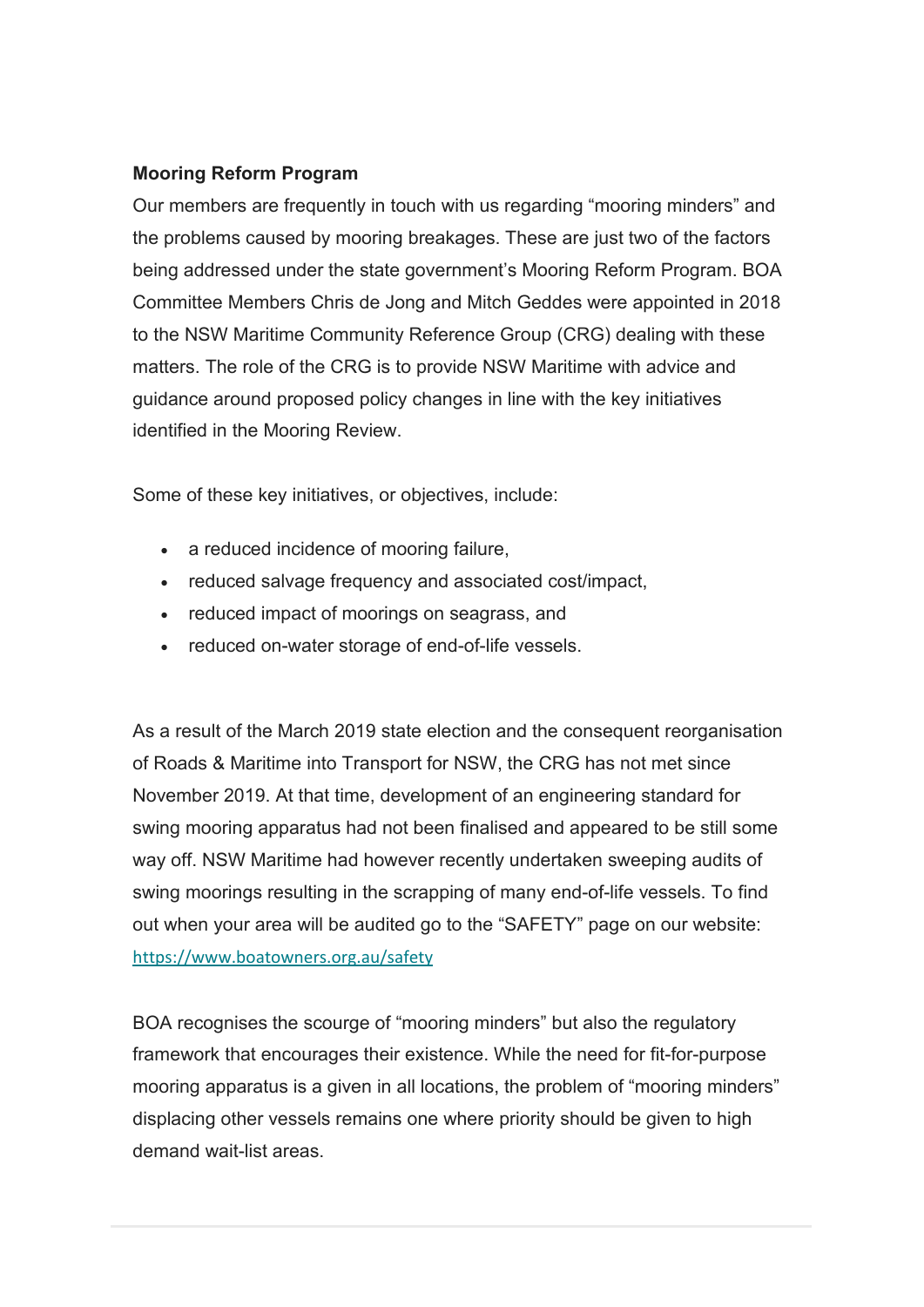#### **Reducing the impact of swing moorings on seagrass**

NSW Maritime continues its search for an alternate swing mooring design for seagrass areas – one that is capable of serving its function while having reduced "radial scour" impact on seagrass. The current trial of "hybrid environmentally-friendly mooring" (EFM) in Shoal Bay is distinguished from other so called EFM systems in that it does not involve a permanent fixture into the sea bed, but a fixture into a 4.5t concrete dump weight. The idea of the dump weight is to allow the entire apparatus to be hauled to the surface for servicing. Above the dump weight, in lieu of heavy ground chain, is a bungee arrangement of specified elasticity designed to cope with the expected duty. The benefit to be derived from this system is the absence of any chain contacting the seagrass below.

Regrettably, the four trial moorings at Shoal Bay are reported to have been installed at a cost of approximately \$9,000 each. At such a cost, a situation where there is a greater capital outlay in the mooring than in the boat swinging upon it is not inconceivable. BOA also identifies fundamental design flaws with such an approach that relies on some component of the duty load being seen by the dump weight itself, rather than absorbed almost entirely by a properlysized ground chain. The four moorings are available for the public to "trial" on a casual basis, however this approach is not expected to yield the kind of reliable results that might have been available if trialled using a vessel of fixed displacement/windage through all conditions. More details here: [https://www.rms.nsw.gov.au/maritime/moorings/hefm.html](https://oaansw.us7.list-manage.com/track/click?u=8078e0c32a49070244c973faa&id=8050e9807f&e=1dbb6495a0)

#### **Anchoring advisory buoys in Spring Cove, North Harbour**

There was much confusion during summer caused by the new anchoring advisory buoys installed at Quarantine and Store Beach just before Christmas. The buoys are to alert the boating public to the Critical Habitat (CH) protection zone, within which anchoring is not permitted (nor anchoring in such a way that has the boat sitting within the zone) during the penguin breeding season (1 July to 28 February).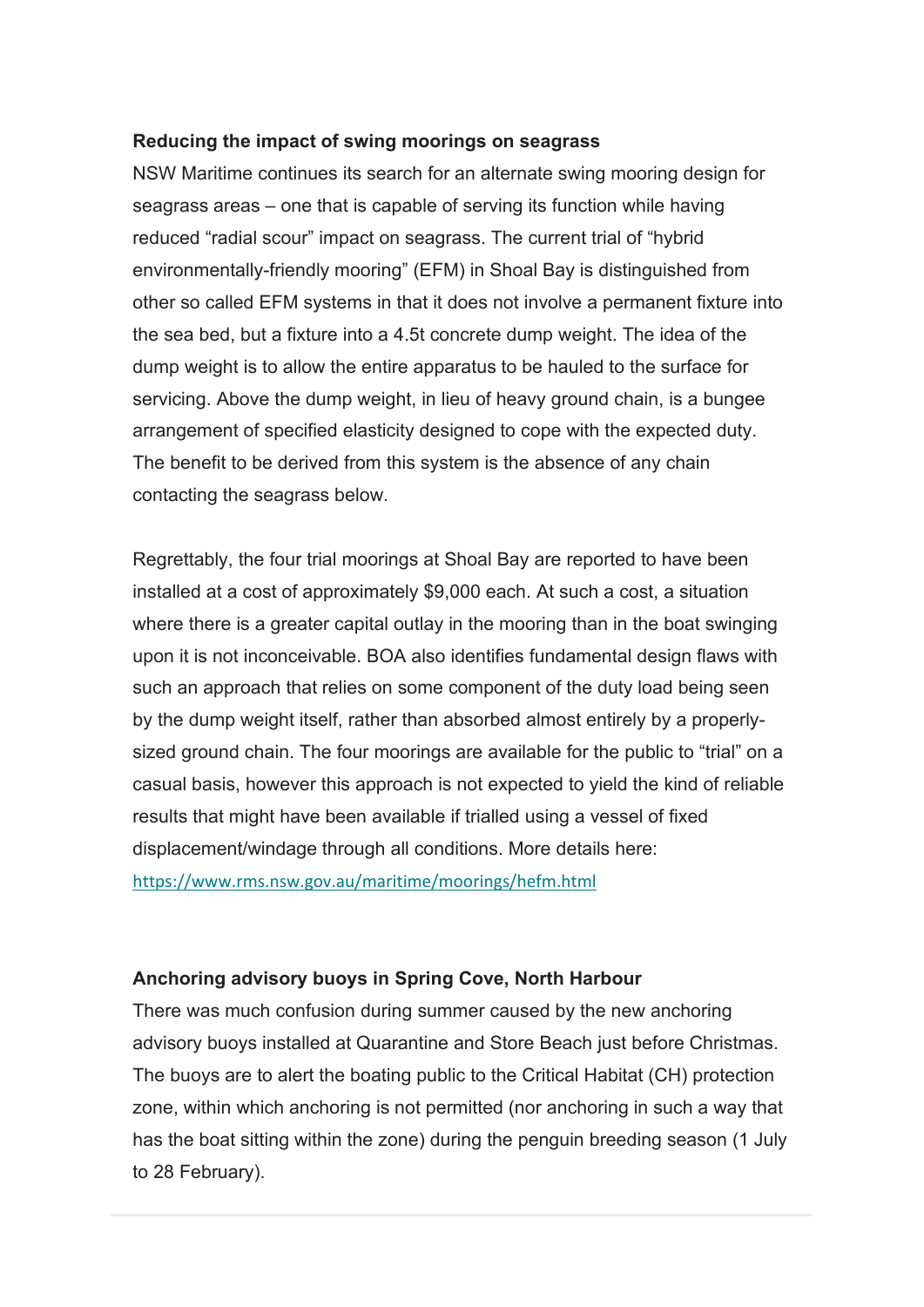Regardless of the position of the buoys, which in some cases can be 100m from shore, the CH zone is defined as 50m seawards from the Mean High Water Mark (MHWM). For the purposes of estimating MHWM, the intertidal oysters provide something of a guide, as does the beach (most of which is below MHWM). The buoys themselves provide no delineation of the defined CH zone - merely an alert to be aware of it. More details here:

[https://www.environment.nsw.gov.au/criticalhabitat/LittlePenguinNorthHarbourCritic](https://oaansw.us7.list-manage.com/track/click?u=8078e0c32a49070244c973faa&id=52dc6400d0&e=1dbb6495a0) [alHabitatDec.htm](https://oaansw.us7.list-manage.com/track/click?u=8078e0c32a49070244c973faa&id=52dc6400d0&e=1dbb6495a0)

See the map here:

[https://www.environment.nsw.gov.au/resources/nature/penguincriticalhabitat.pdf](https://oaansw.us7.list-manage.com/track/click?u=8078e0c32a49070244c973faa&id=557bc48a23&e=1dbb6495a0)

#### **Batemans Bay**

Our local BOA representative reports that dredging of the bar at the entrance of the Clyde River has commenced. This is in response to heavy lobbying by our local representatives at RBAG and at state level.

#### **Yarra Bay**

The planning for the proposed new passenger terminal in Yarra Bay, next to the Botany Bay container terminals have been postponed to next year, by which time the situation with the cruising industry might be clear.

### **AGM**

The following list shows members appointed to the BOA Committee at its AGM in November 2019, plus members added to the Committee since then. Also included are members who represent BOA in various regions.

| <b>Surname</b><br><b>Management</b> |              | Code Mobile | Email                                  |
|-------------------------------------|--------------|-------------|----------------------------------------|
| President<br>McKinnon               | Andrew       |             | 2046 0412 401 102 andrew@oaansw.com.au |
| Vice-President<br>de Jong           | <b>Chris</b> |             | 2069 0402 038 171 c.dejong@bigpond.com |